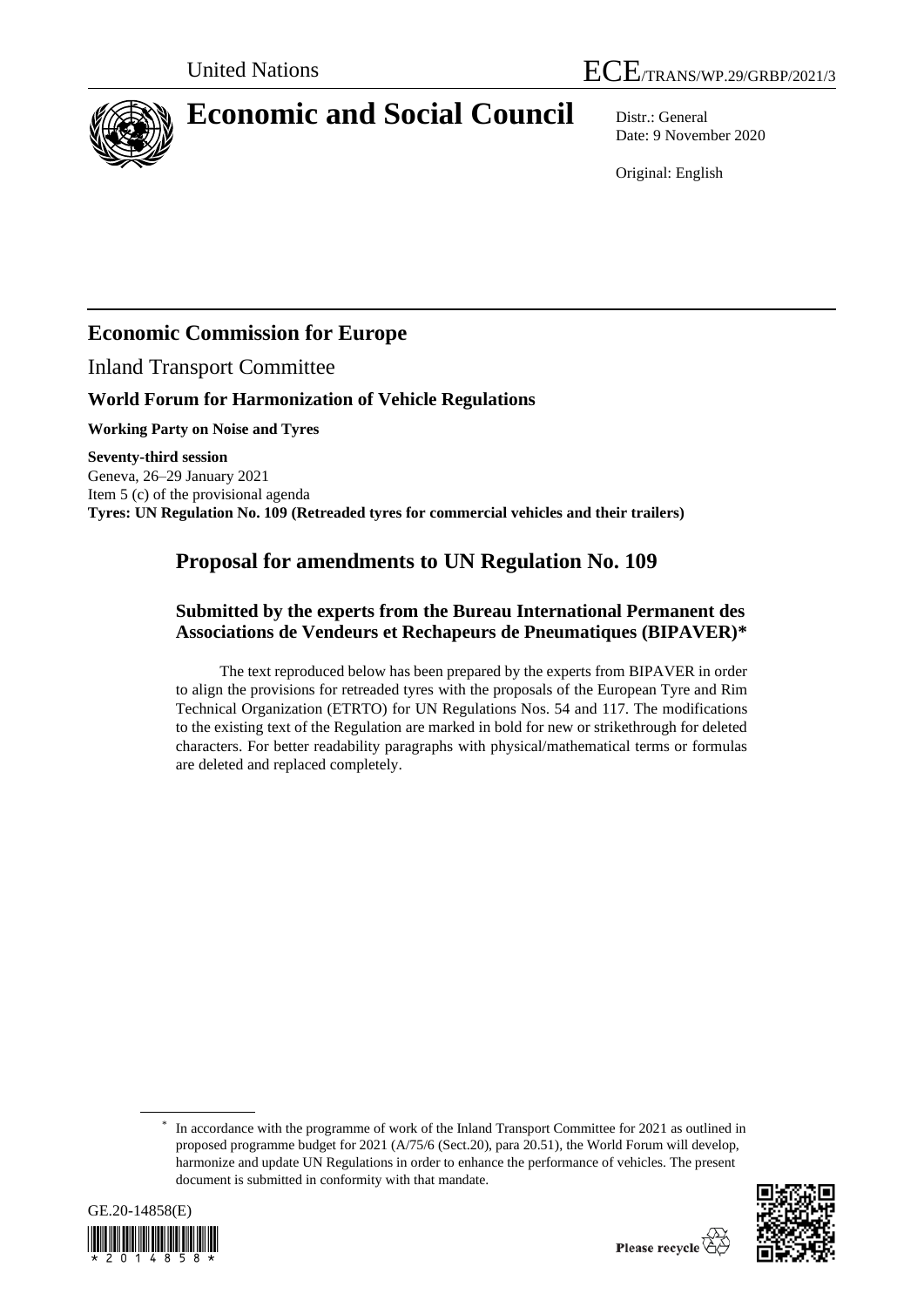#### **I. Proposal**

*Paragraph 2.7.3.,* amend to read:

"2.7.3. "Radial" **or "radial-ply"** describes a tyre structure in which the ply cords extend to the beads and are laid substantially at 90° to the centreline of the tread, the carcass being stabilized by an essentially inextensible circumferential belt;"

*Paragraph 2.8.2.,* amend to read:

"2.8.2. "Special use tyre" is a tyre intended for mixed use, both on and off road and/or at restricted speed. **These tyres are primarily designed to initiate and maintain the vehicle in motion in off-road conditions.**

*Insert a new paragraph 2.8.4.*, to read:

**"2.8.4. "Traction tyre" means a tyre in class C2 or C3 bearing the inscription TRACTION and intended to be fitted primarily to the drive axle(s) of a vehicle to maximize force transmission in various circumstances."**

*Paragraphs 2.26.-2.26.2.*, amend to read:

- "2.26. Tyre-size designation" means, except in the case of types of tyre for which the tyre-size designation is shown in the first column of the tables in Annex 5 to this Regulation, a designation showing:
- 2.26.1. The nominal section width (S1). This width must be expressed in mm, except in the case of types of tyre for which the size designation is shown in the first column of the tables in Annex 5 to this Regulation;"
- 2.26.2. The nominal aspect ratio<del>, except in the case of certain types of tyre for which</del> the size designation is shown in the first column of the tables in Annex 5 to this Regulation or, depending on the tyre design type, the nominal outer diameter expressed in mm;"

*Insert new paragraphs 2.26.3. to 2.26.3.2.*, to read:

- **"2.26.3. An indication of the structure placed in front of the rim diameter marking as follows:**
- **2.26.3.1. on diagonal (bias-ply) tyres, a dash "-" or the letter "D";"**
- **2.26.3.2. on radial-ply tyres, the letter "R";"**

*Paragraph 2.47*., amend to read:

- "2.47. "*Standard Reference Test Tyre (SRTT)*" or "*SRTT*" means a tyre that is produced, controlled and stored in accordance with the American Society for Testing and Materials (ASTM) standards **of ASTM International:**
	- (a) E1136 17 for the size P195/75R14 and referred to as "SRTT14",
	- (b)  $F2872 16$  for the size  $225/75R16C$  and referred to as "SRTT16C".
	- (c)  $F2871 16$  for the size 245/70R19.5 and referred to as "SRTT19.5",
	- (d)  $F2870 16$  for the size 315/70R22.5 and referred to as "SRTT22.5",
	- (e) F2493 18 **F2493 – 19** for the size P225/60R16 and referred to as "SRTT16"."

*Paragraph 2.54.,* amend to read:

"2.54. "*Snow grip index ("SG")*" means the ratio between the **snow grip** performance of the **a** candidate tyre **relative to** and the performance of the standard reference test tyre **applicable SRTT**."

*Insert new paragraphs 2.58. to 2.60.*, to read: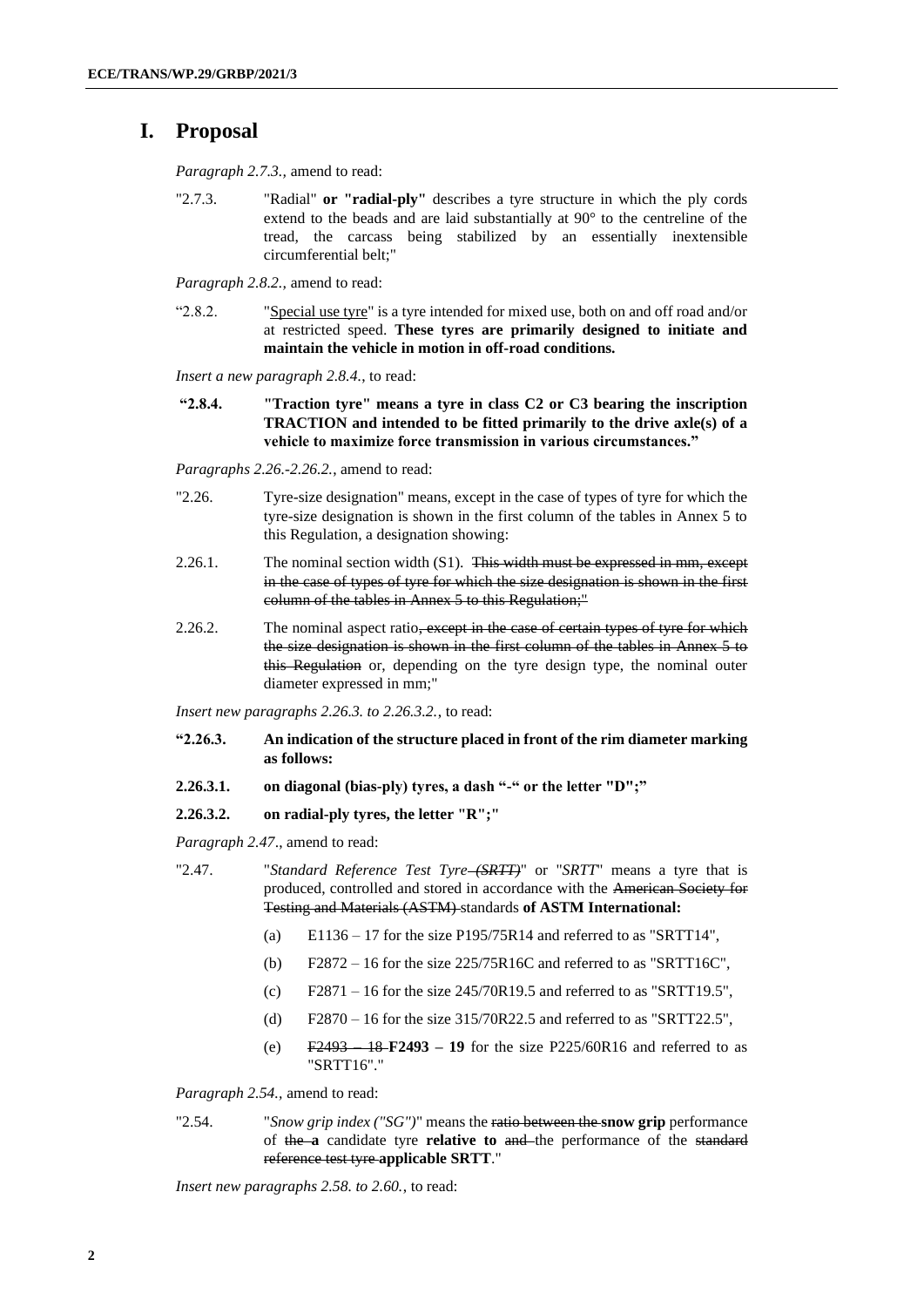- **"2.58. "***Professional off-road tyre***" is a special use tyre primarily used for service in severe off-road conditions."**
- **"2.59. "***Tread depth***" means the depth of the principal grooves."**
- **"2.59.1. "***Principal grooves***" means the wide circumferential grooves positioned in the central zone of the tyre tread, which, in the case of passenger and light truck (commercial) tyres, have the treadwear indicators located in the base."**
- **"2.60. "***Void to fill ratio***" means the ratio between the area of voids in a reference surface and the area of this reference surface calculated from the mould drawing."**
- *Paragraph 3.2.13.,* amend to read:
- "3.2.13. The inscription "ET" or "ML" or "MPT" for special use tyres.<sup>10</sup>

**ET means Extra Tread, ML stands for Mining and Logging, MPT means Multi-Purpose Truck and POR means Professional Off-Road."**

*Insert a new paragraph 3.2.18.*, to read:

**"3.2.18. The inscription "TRACTION" if the tyre is classified as traction; <sup>11</sup>"**

*Add a new footnote 11* to read:

<sup>111</sup> Minimum height of marking: refer to dimension C in Annex 3 of UN **Regulation No. 109."**

*Paragraph 3.4.,* amend to read:

"3.4. Following approval, the markings referred to in paragraph 5.8. and as shown in Annex 2 to this Regulation shall be **clearly legible, indelible and raised above or sunk below the tyre surface** and be affixed in the free space referred to in paragraph 3.3. This marking may be affixed to one sidewall only

*Insert a new paragraph 3.4.1.* to read:

**"3.4.1. The markings shall be situated in the lower area of the tyre on at least one of its sidewalls, except for the inscriptions mentioned in paragraphs 3.2.1. and 3.2.2."**

*Insert a new paragraph 3.4.2.* to read:

**"3.4.2. In the case that the date of manufacture is not moulded, it shall be applied not later than 24 hours after the tyre is removed from the mould."**

*Paragraph 7.2.1.,* amend to read:

"7.2.1. For Class C2 and C3 tyres, the minimum snow grip index value, as calculated in the procedure described in Annex 10 and compared with the respective Standard Reference Test Tyre (SRTT) shall be as follows:

| <b>Class</b><br>of tyre | Snow grip index<br>(brake on snow method) $^{(a)}$ | Snow grip index<br>(spin traction method) $(b)$ | Snow grip index<br>(acceleration method) $^{(c)}$ |  |
|-------------------------|----------------------------------------------------|-------------------------------------------------|---------------------------------------------------|--|
|                         | $Ref. = SRTT16C$                                   | $Ref. = SRTT14, SRTT16$                         | $Ref. = SRTT19.5, SRTT22.5$                       |  |
| C2                      | 1.02                                               | 1.10                                            | No                                                |  |
| C3                      | No                                                 | No                                              | 1.25                                              |  |

( a ) See paragraph 3 of Annex 10 to this Regulation

( b ) See paragraph 2 of Annex 10 to this Regulation

( c ) See paragraph 4 of Annex 10 to this Regulation"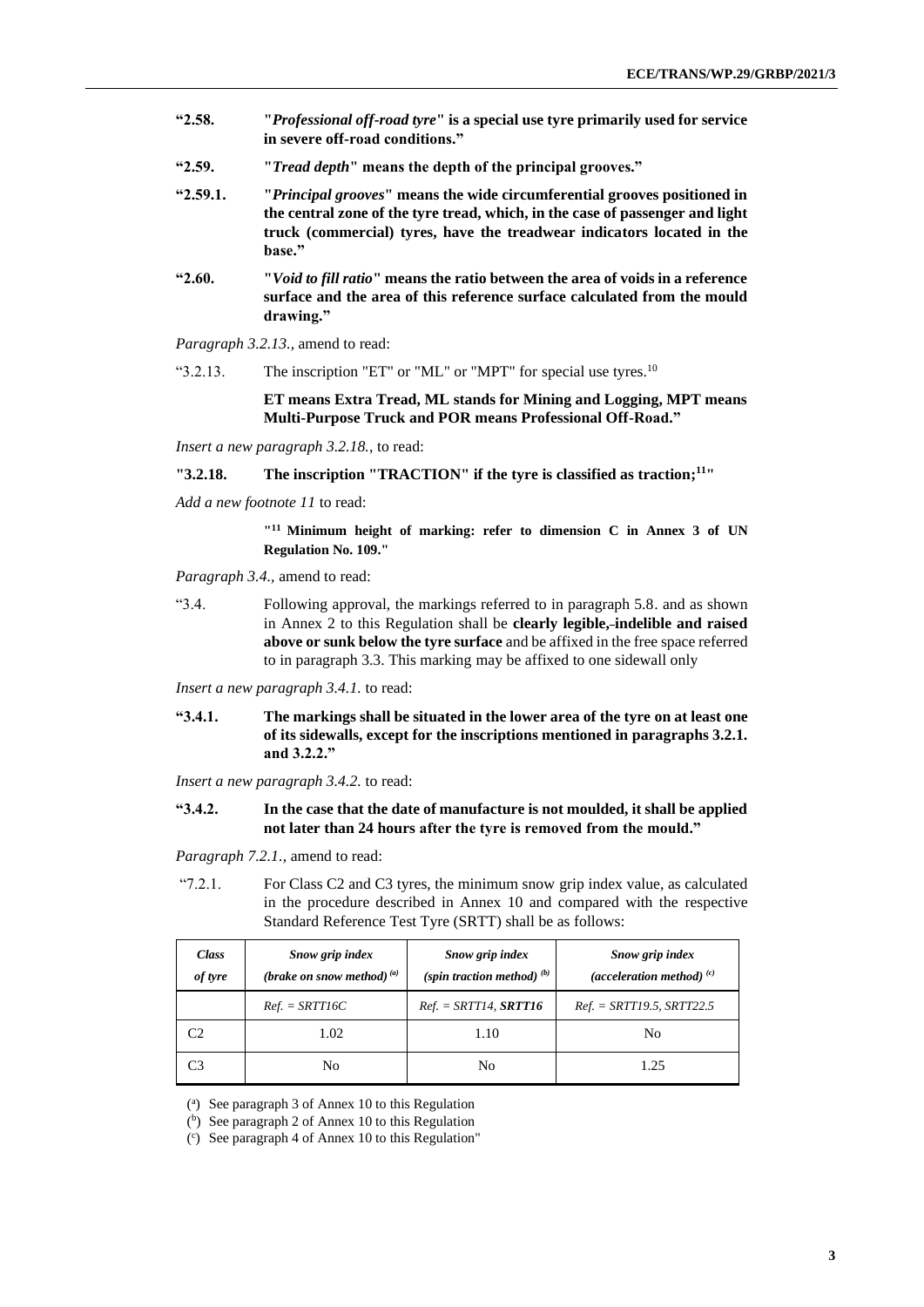*Paragraph 7.1.4.4.,* amend to read:

- "7.1.4.4. For retreaded **C3** radial tyres with nominal section width exceeding 305 mm for dual mounting (twinning) and a nominal aspect ratio higher than 60, an additional sidewall protective rubber layer (ASP) may be applied to a maximum of 8 mm greater than the overall width of the same tyre size description permitted by Regulation No. 54 provided that:
	- (a) This rubber layer is applied to one sidewall only;
	- (b) The sidewall concerned is marked with the wording "ASP" and the wording "OUTSIDE", both markings with a minimal height of 8 mm;
	- (c) The maximum allowed speed rating is index J (100 km/h);
	- **(d) In case of a dual mounting (twinning) only one tyre with ASP is allowed and has to be mounted on the outer wheel position."**

*Insert new paragraphs 7.3.* to 7.5., to read:

- **"7.3. In order to be classified as a "traction tyre", a tyre is required to meet at least one of the conditions of paragraph 7.3.1. below.**
- **7.3.1. The tyre shall have a tread pattern with minimum two circumferential ribs, each containing a minimum of 30 block-like elements, separated by grooves and/or sipe elements the depth of which has to be minimum of one half of the tread depth. The use of an alternative option of a physical test will only apply at a later stage following a further amendment to the Regulation including a reference to an appropriate test methods and limit values.**
- **7.4. In order to be classified as a "special use tyre" a tyre shall have a block tread pattern in which the blocks are larger and more widely spaced than for normal tyres and have the following characteristics:**

**For C2 tyres: a tread depth ≥ 11 mm and void to fill ratio ≥ 35 per cent**

For C3 tyres: a tread depth  $\geq 16$  mm and void to fill ratio  $\geq 35$  per cent

- **7.5. In order to be classified as a 'professional off-road tyre', a tyre shall have all of the following characteristics:**
	- **(a) For C1 and C2 tyres:**
		- $(i)$  **A** tread depth  $\geq 11$  mm;
		- $(iii)$  **A** void-to-fill ratio  $\geq$  35 per cent;
		- (iii) **A** maximum speed rating of  $\leq Q$ .
	- **(b) For C3 tyres:**
		- $(i)$  **A** tread depth  $\geq 16$  mm;
		- (ii) **A** void-to-fill ratio  $\geq$  35 per cent;
		- (iii) **A** maximum speed rating of  $\leq$  K."

*Insert a new paragraph 12.3.*, to read:

**12.3. Until 1 September 2024, Contracting Parties applying this Regulation may continue to grant type approvals according to the 02 series of amendments to this Regulation, based on snow performance test described in Annex 7 to this Regulation using SRTT14 as reference tyre.** *(a)*

*Add a new footnote (a)* to read:

 $''(a)$ *(a)* **SRTT14 will be available from the supplier until end of October 2021.**"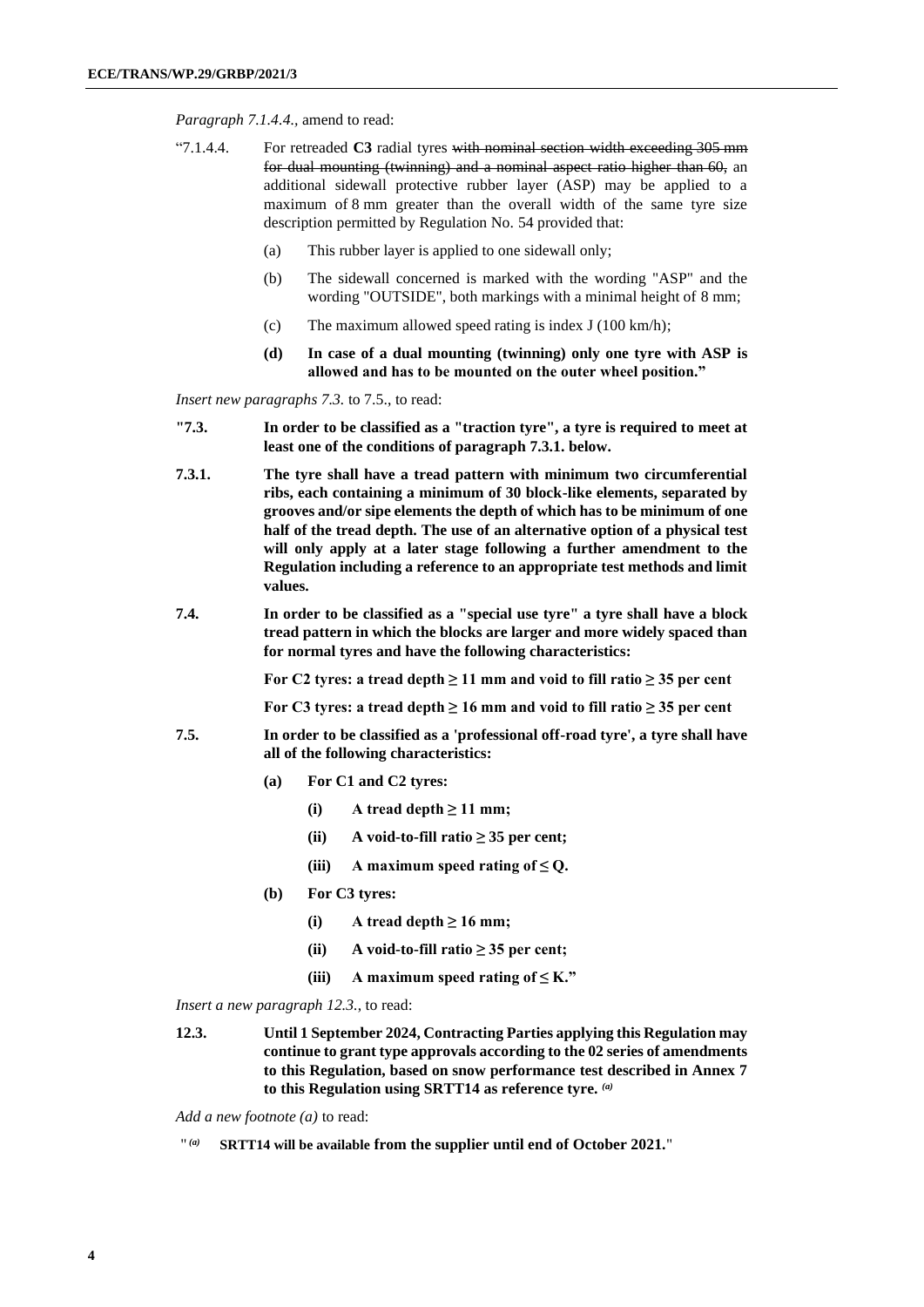#### *Annex 3,*

*Figure,* replace and amend to read:

"**Example 1:**



 $(^1$ ) PSI marking instead of kPa is allowed for tyres first type approved before 1 January 2018. **The kPa marking may be preceded by "TEST AT :" or, alternatively, by "TEST INFL :" or the symbol "@".**

**Example 2:**



- **( 2 ) "TEST AT :" may be replaced by "TEST INFL :" or the symbol "@" or be omitted.**
- **( 3 ) The indication of a second inflation pressure for the additional service description is optional. If there is no indication, the same test inflation applies to both load/speed combinations.**

**Dimensional requirements for further markings (<sup>4</sup> ):**

$$
c \overset{\textcolor{red}{\blacklozenge}}{\underset{\textcolor{blue}{\uparrow}}} \underline{\textcolor{red}{\text{ET}}}\;;\;\textcolor{blue}{\textsf{ML}}\;;\;\textcolor{blue}{\textsf{MPT}}\;;\;\textcolor{blue}{\textsf{POR}}\;\;\textcolor{red}{\textsf{FRT}}
$$

 $($ <sup>4</sup> **) For "ML" and "MPT" being part of the tyre size designation marking the minimum dimension** *b* **applies.**"

*Paragraph 1., last indent,* amend to read:

"…

Requiring to be inflated to 620**800** kPa for **both** load/speed endurance tests **in Example 1 and 800 kPa for the load/speed endurance test according to the main load/speed combination and 750 kPa for the test according to the additional load/speed combination in Example 2** for which the PSI symbol is 90."

*Insert a new subparagraph 3. (e)* to read:

"**(e) If there are two indications for the test inflation pressure, they must be placed in such a way that it is clear which pressure indication belongs to which load/speed combination.**"

*Annex 10,* 

 $\overline{1}$ 

*Paragraph 1.3.*, amend to read: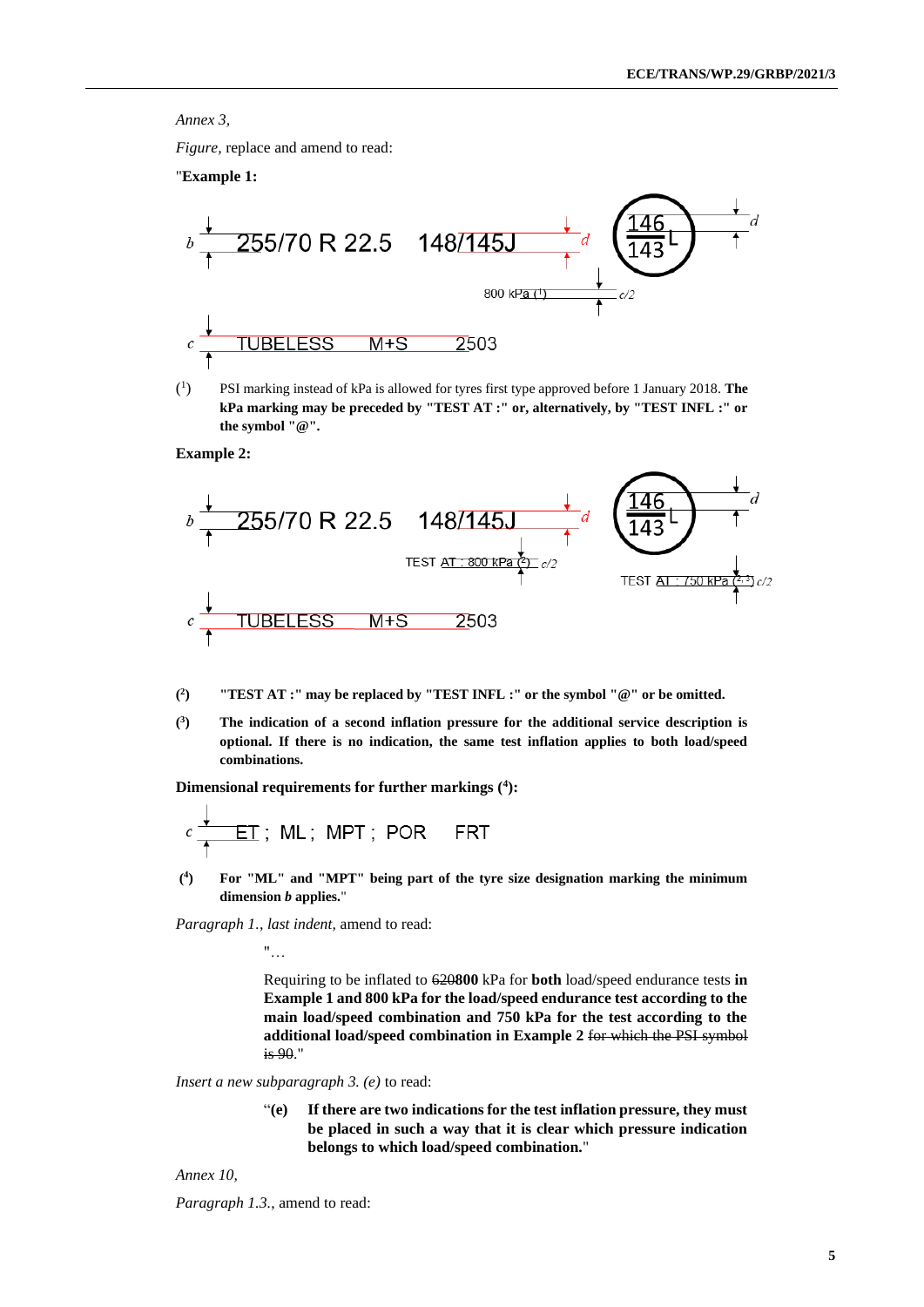- "1.3. "*Traction test*" means a series of a specified number of spin-traction test runs according to ASTM standard**:**
	- **(a)** F1805-06 **in case SRTT14 is used as reference tyre or**
	- **(b) F1805-20 in case SRTT16 is used as reference tyre**

of the same tyre repeated within a short time frame."

*Paragraphs 2. to 2.2.*, amend to read:

"2. Spin traction method for Class C1 and C2 tyres (traction force test per paragraph 6.4. (b) of this Regulation)

> The test procedure of ASTM standard F1805-06 **or F1805-20, as applicable according to paragraph 1.3.,** shall be used to assess snow performance through the traction performance index (TPI) spin traction values on medium **pack** packed snow (The snow compaction index measured with a CTI penetrometer<sup>1</sup> shall be between 70 and 80).

- 2.1. The test course surface shall be composed of a medium **pack** packed snow surface, as characterized in table A2.1 of ASTM standard F1805-06 **or ASTM F1805-20, as applicable**.
- 2.2. The tyre load for testing shall be as per option 2 in paragraph 11.9.2. of ASTM standard F1805-06 **or ASTM F1805-20, as applicable**. **When the SRTT16 is used as reference tyre, it shall be tested with a load of 531 kg at an inflation pressure of 240 kPa (cold).**"

*Insert a new paragraph 2.3.* to read:

"**2.3. The snow grip index (SG) of a candidate tyre Tn shall be computed as follows:**

$$
SG(Tn)=f\cdot\frac{TPI}{100}
$$

**where** 

- (a)  $f = 1.000$  when using SRTT14 as reference tyre per ASTM **F1805-06, and**
- **(b)**  $f = 0.987$  when using SRTT16 as reference tyre per ASTM **F1805-20,**

**and TPI denotes the traction performance index as defined in ASTM F1805-06 or ASTM F1805-20, as applicable.**"

*Insert a new paragraph 3.1.6.* to read:

"**3.1.6. In order to run this test, the Standard Reference Test Tyres (SRTT) as shown in the following table shall be used:**

| Class C1 tyres          | Class C <sub>2</sub> tyres |
|-------------------------|----------------------------|
| <b>SRTT14 or SRTT16</b> | <b>SRTT16C</b>             |

*Paragraph 3.4.1.3.,* amend to read:

"

"3.4.1.3. The snow grip index (SG) of a candidate tyre Tn shall be computed as the quotient of from the arithmetic mean  $\overline{a_{\text{tn}}}$  of the mfdd of the tyre Tn and the applicable weighted average  $w a_{\text{SRTT}}$  of the SRTT as shown in the table:

$$
SG(Tn) = \frac{\overline{a_{TR}}}{w a_{SRTT}}
$$

$$
SG(Tn) = f \cdot \frac{\overline{a_{TR}}}{w a_{SRTT}}
$$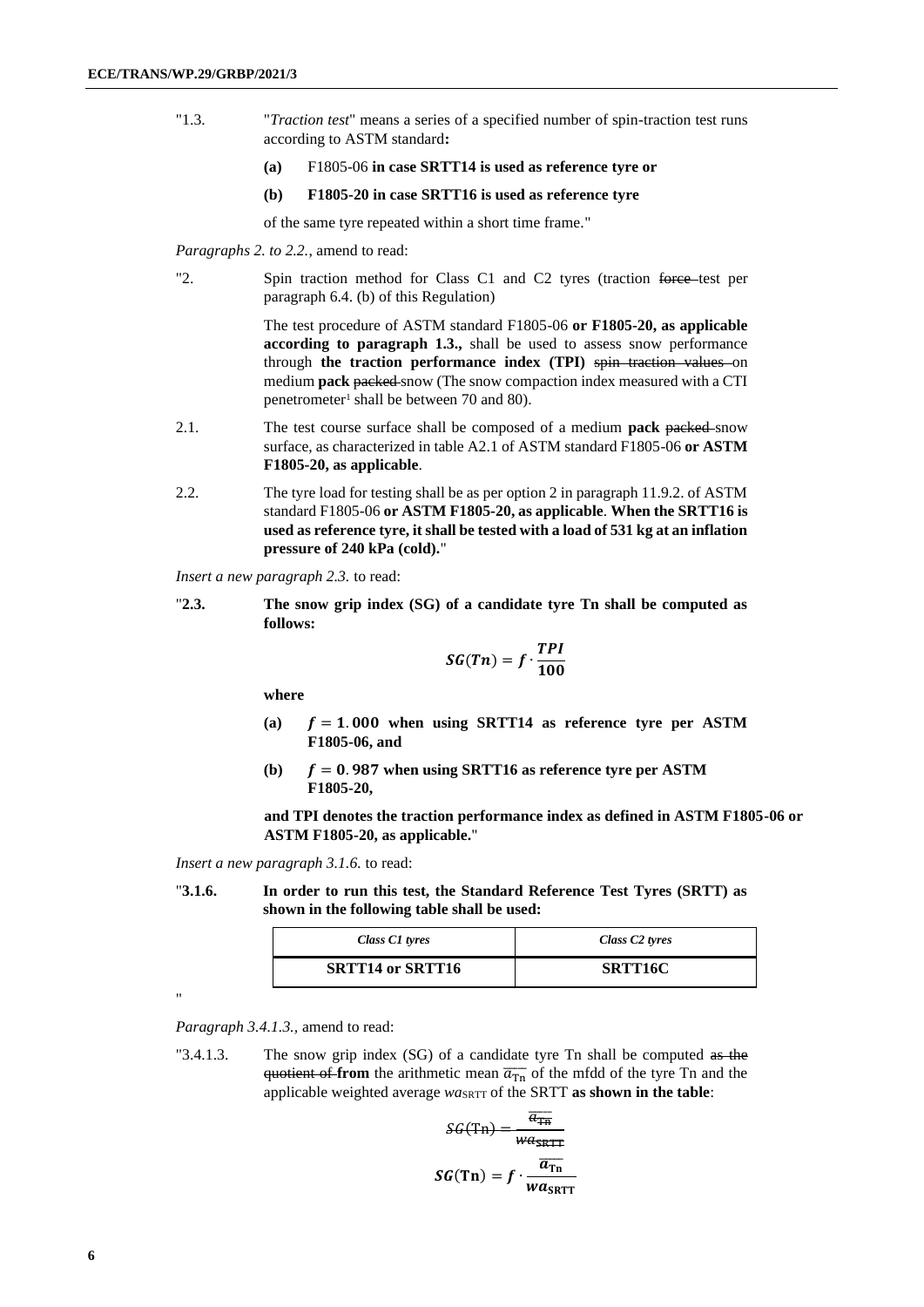|  |  |  |  |  | where $f$ is given in the following table |  |
|--|--|--|--|--|-------------------------------------------|--|
|--|--|--|--|--|-------------------------------------------|--|

| Tyre class | Reference tyre     | <b>Factor</b> |
|------------|--------------------|---------------|
| C1         | SRTT <sub>14</sub> | $f = 1.000$   |
|            | SRTT16             | $f = 0.980$   |
|            | <b>SRTT16C</b>     | $f = 1.000$   |

*Paragraph 3.4.3.1.,* amend to read:

"

"3.4.3.1 The snow grip index of the control tyre **C** relative to the SRTT (SG1) **is given by**

$$
SG1 = SG(C) = f \cdot \frac{\overline{a_C}}{wa_{SRTT}}
$$

where  $f$  is given in paragraph 3.4.1.3., and snow grip index of the candidate tyre **Tn** relative to the control tyre (SG2) **is given by**

$$
SG2 = \frac{\overline{a_{Tn}}}{wa_C}
$$

where  $wa<sub>C</sub>$  is the applicable weighted average of the control tyre, shall be established using the procedure in paragraphs 3.1. to 3.4.2. above.

The snow grip index of the candidate tyre relative to the SRTT **SG(Tn)** shall be the product of the two resulting snow grip indices that is **given by** SG1 x SG2

$$
SG(Tn)=SG1\cdot SG2.
$$
"

*Annex 7 – Appendix 2, Part 1, Report,* amend to read:

"… 5. Tyre class: ......................................................................................................... 6. Category of use: ................................................................................................ 7. Snow grip index **SG** relative to SRTT according to paragraph 6.4.1.1. 7.1. Test procedure and SRTT used ......................................................................... 8. Comments (if any): ........................................................................................... …"

*Annex 7 – Appendix 2, Part 2, Test data,* amend to read:

" …

5. Test results: mean fully developed decelerations  $(m \cdot s^2)$  / traction coefficient<sup>(3)</sup>

| Run number | Specification | $\boldsymbol{SRTT}$ (1st test) | Candidate 1 | Candidate 2 | $\emph{SRTT}$ (2nd test) |
|------------|---------------|--------------------------------|-------------|-------------|--------------------------|
|            |               |                                |             |             |                          |
| 2          |               |                                |             |             |                          |
| 3          |               |                                |             |             |                          |
| 4          |               |                                |             |             |                          |
| 5          |               |                                |             |             |                          |
| 6          |               |                                |             |             |                          |
|            |               |                                |             |             |                          |
|            |               |                                |             |             |                          |
|            |               |                                |             |             |                          |
| Mean       |               |                                |             |             |                          |